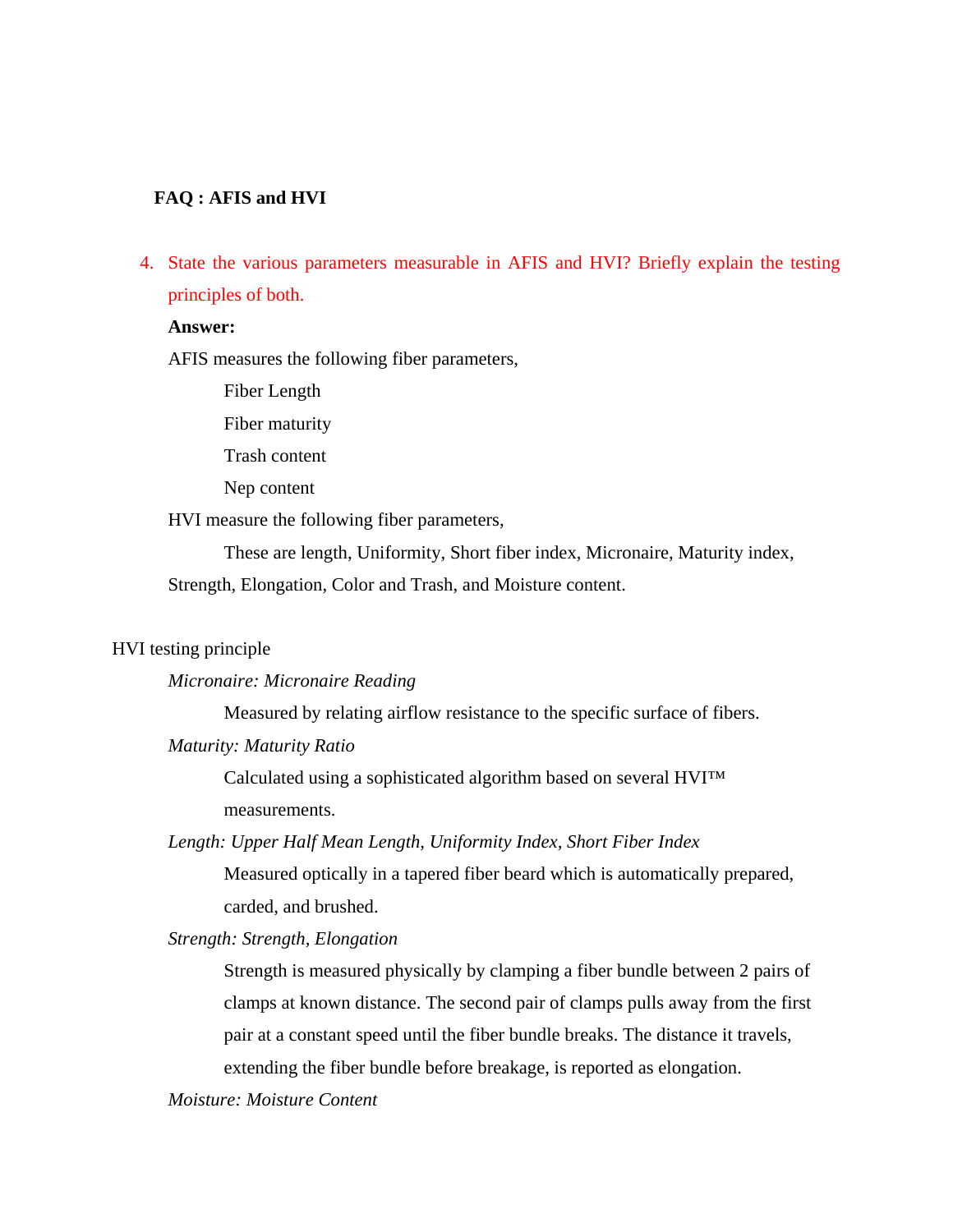Moisture content of the cotton sample at the time of testing, using conductive moisture probe.

*Color: Rd (Whiteness), +b (Yellowness), Color Grade* 

Measured optically by different color filters, converted to USDA Upland or Pima Color Grades or regional customized color chart.

*Trash: Particle Count, % Surface Area Covered by Trash, Trash Code*  Measured optically by utilizing a digital camera, and converted to USDA trash grades or customized regional trash standards.

#### AFIS test principle

USTER® AFIS PRO is an optical system. The fiber sample is opened into individual fibers in the opening unit, and are then passed in the free airflow by the opto-electronic sensor. The pulses generated by the sensor are converted into electronic signals and evaluated by a computer.

One sensor distinguish between individual fibers and neps and second sensor is required for the trash and dust particle measurement. After the test has been completed the fiber, neps, dust and trash particles are deposited into waste container.

### **Measurements and Calculations**

All measurements are performed optically on individual fibers and events (neps and trash).

## **Nep Classification***:*

Fiber and seed coat nep count per gram and size  $(\_m)$ distribution.

Length: Fiber length by number and by weight distributions; short fiber content by number and by weight  $(\% )$ .

*Maturity*: Maturity, immature fiber content (%) and fineness (mtex)distribution.

*Trash*: Dust and trash count per gram and size (\_m) distribution; visible.